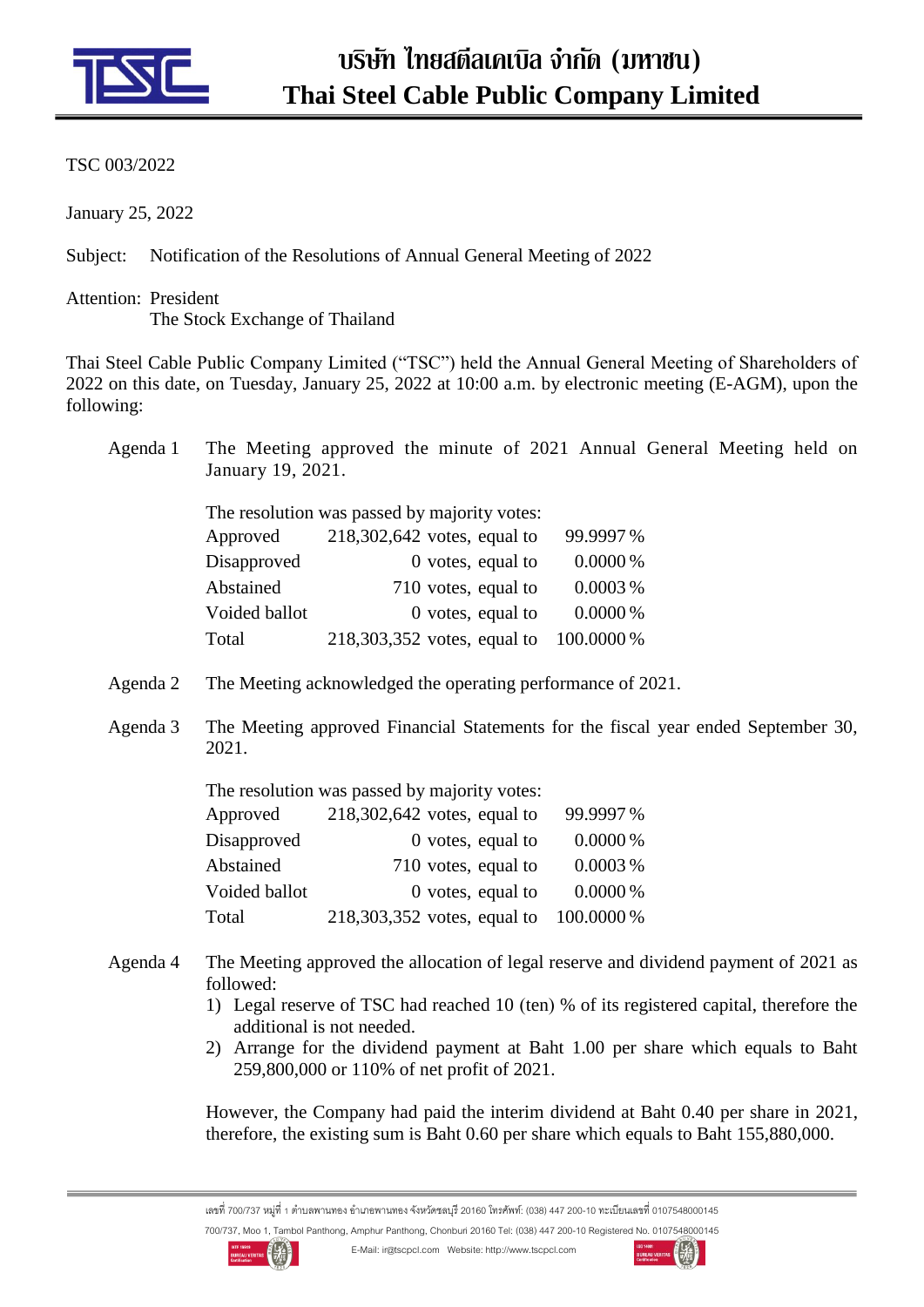

## **บริษัท ไทยสตีลเคเบิล จ ำกัด (มหำชน) Thai Steel Cable Public Company Limited**

The remaining of Baht 0.60 which will be paid from the BOI promotion Baht 98,316,380 at Baht 0.38 per share and Baht 57,563,620 at Baht 0.22 per share from business with 20 percent taxable profits. The dividend shall be subject to withholding tax especially the dividend paid from the taxable profit only.

TSC shall prepare record of shareholders that eligible to receive dividend payment on February 4, 2022. The dividend will be paid within February 25, 2022.

| The resolution was passed by majority votes: |  |                               |            |  |
|----------------------------------------------|--|-------------------------------|------------|--|
| Approved                                     |  | $218,302,642$ votes, equal to | 99.9997%   |  |
| Disapproved                                  |  | $0$ votes, equal to           | $0.0000\%$ |  |
| Abstained                                    |  | 710 votes, equal to           | 0.0003%    |  |
| Voided ballot                                |  | $0$ votes, equal to           | $0.0000\%$ |  |
| Total                                        |  | 218,303,352 votes, equal to   | 100.0000 % |  |

Agenda 5 The Meeting approved 4 directors vacated from office to be re-elected; (1) Mr. Thaveechat Jurangkool, (2) Mr. Nuttapol Jurangkool, (3) Mr. Apinan Na Ranong, (4) Mr. Veerawat Korphaibool

Each director was elected by majority votes:

| (1) Mr. Thaveechat | Jurangkool |
|--------------------|------------|
|--------------------|------------|

| $196,360,042$ votes, equal to | 99.9996%   |
|-------------------------------|------------|
| $0$ votes, equal to           | $0.0000\%$ |
| 710 votes, equal to           | $0.0004\%$ |
| $0$ votes, equal to           | $0.0000\%$ |
| 196,360,752 votes, equal to   | 100.0000 % |
|                               |            |

| (2) Mr. Nuttapol | Jurangkool                    |            |
|------------------|-------------------------------|------------|
| Approved         | $218,302,642$ votes, equal to | 99.9997%   |
| Disapproved      | $0$ votes, equal to           | 0.0000%    |
| Abstained        | 710 votes, equal to           | 0.0003%    |
| Voided ballot    | $0$ votes, equal to           | $0.0000\%$ |
| Total            | 218,303,352 votes, equal to   | 100.0000%  |
|                  |                               |            |

| (3) Mr. Apinan | Na Ranong                   |            |
|----------------|-----------------------------|------------|
| Approved       | 218,302,542 votes, equal to | 99.9996 %  |
| Disapproved    | 100 votes, equal to         | $0.0000\%$ |
| Abstained      | 710 votes, equal to         | 0.0003~%   |
| Voided ballot  | 0 votes, equal to           | $0.0000\%$ |
| Total          | 218,303,352 votes, equal to | 100,0000 % |
|                |                             |            |

เลขที่ 700/737 หมู่ที่ 1 ตำบลพานทอง อำเภอพานทอง จังหวัดชลบุรี 20160 โทรศัพท์: (038) 447 200-10 ทะเบียนเลขที่ 0107548000145 700/737, Moo 1, Tambol Panthong, Amphur Panthong, Chonburi 20160 Tel: (038) 447 200-10 Registered No. 0107548000145



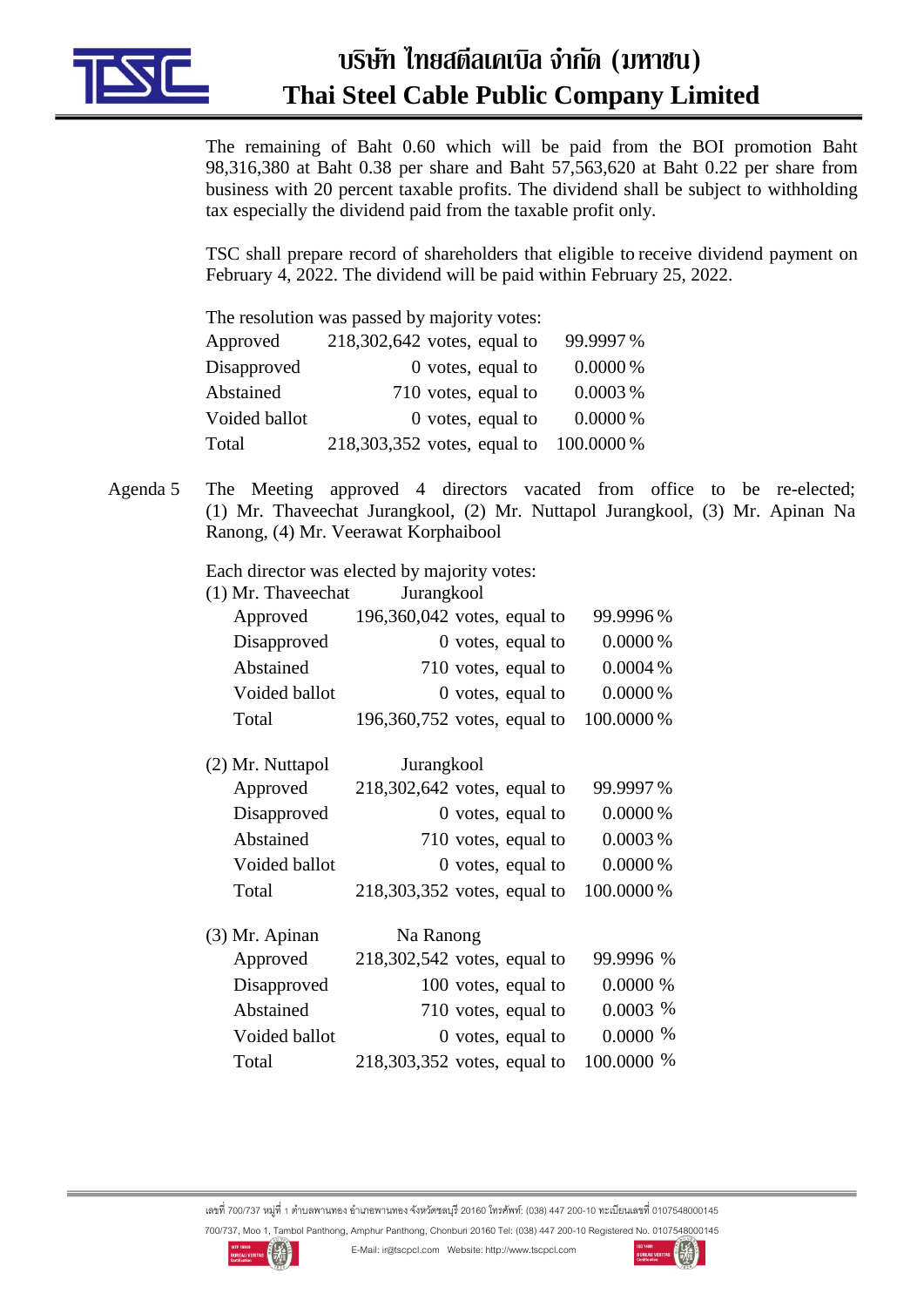

## **บริษัท ไทยสตีลเคเบิล จ ำกัด (มหำชน) Thai Steel Cable Public Company Limited**

| (4) Mr. Veerawat | Korphaibool                   |            |
|------------------|-------------------------------|------------|
| Approved         | $218,302,642$ votes, equal to | 99.9997 %  |
| Disapproved      | $0$ votes, equal to           | $0.0000\%$ |
| Abstained        | 710 votes, equal to           | $0.0003$ % |
| Voided ballot    | $0$ votes, equal to           | $0.0000\%$ |
| Total            | 218,303,352 votes, equal to   | 100.0000 % |

- Agenda 6 The Meeting approved of remuneration of Directors and Sub-Committee for year 2022 as the following details:
	- 1. Remuneration
		- 1.1 Meeting fee (per attendance) to maintain in the same rates as 2021:
			- Chairman of Directors Baht 35,000 per attendance
			- Director, sub-committee\* Baht 25,000 per attendance
			- \* *Sub-committee comprised of Audit Committee, Nomination and Remuneration Committee, and Corporate Governance Committee*
		- 1.2 Director bonus at 1.50% of dividend paid from annual performance of 2021.
	- 2. Other benefits

Reimbursement in case of resignation / out of position

- The Director must serve the position at least 10 consecutive calendar years.
- Once the Director is resigned or out of position, the payment will be made in 30 days from the effective date.
- Remuneration: (annual income / 12) x service years (maximum 20 years)

The approval was made upon votes of not less than 2/3 of total number of votes of attending shareholders:

| Approved      | $218,302,642$ votes, equal to | 99.9997%   |
|---------------|-------------------------------|------------|
| Disapproved   | 710 votes, equal to           | 0.0003%    |
| Abstained     | $0$ votes, equal to           | $0.0000\%$ |
| Voided ballot | $0$ votes, equal to           | $0.0000\%$ |
| Total         | 218,303,352 votes, equal to   | 100.0000 % |

Agenda 7 The Meeting approved the appointment of Mr. Khitsada Lerdwana, Registered Accountant No. 4958 and/or Ms. Vissuta Jariyathanakorn, Registered Accountant No. 3853 and/or Ms. Kunlapee Piyawannasuth, Registered Accountant No. 6137, of EY Office Limited as the accounting auditor of 2022 upon the fee at Baht 960,000 excluded the fee of BOI auditing at Baht 370,000 to comply with change in fiscal year.

The resolution was passed by majority vote:

| Approved      | $218,302,642$ votes, equal to | 99.9997%   |
|---------------|-------------------------------|------------|
| Disapproved   | 710 votes, equal to           | 0.0003%    |
| Abstained     | $0$ votes, equal to           | $0.0000\%$ |
| Voided ballot | $0$ votes, equal to           | $0.0000\%$ |
| Total         | 218,303,352 votes, equal to   | 100.0000 % |

เลขที่ 700/737 หมู่ที่ 1 ตำบลพานทอง อำเภอพานทอง จังหวัดชลบุรี 20160 โทรศัพท์: (038) 447 200-10 ทะเบียนเลขที่ 0107548000145 700/737, Moo 1, Tambol Panthong, Amphur Panthong, Chonburi 20160 Tel: (038) 447 200-10 Registered No. 0107548000145